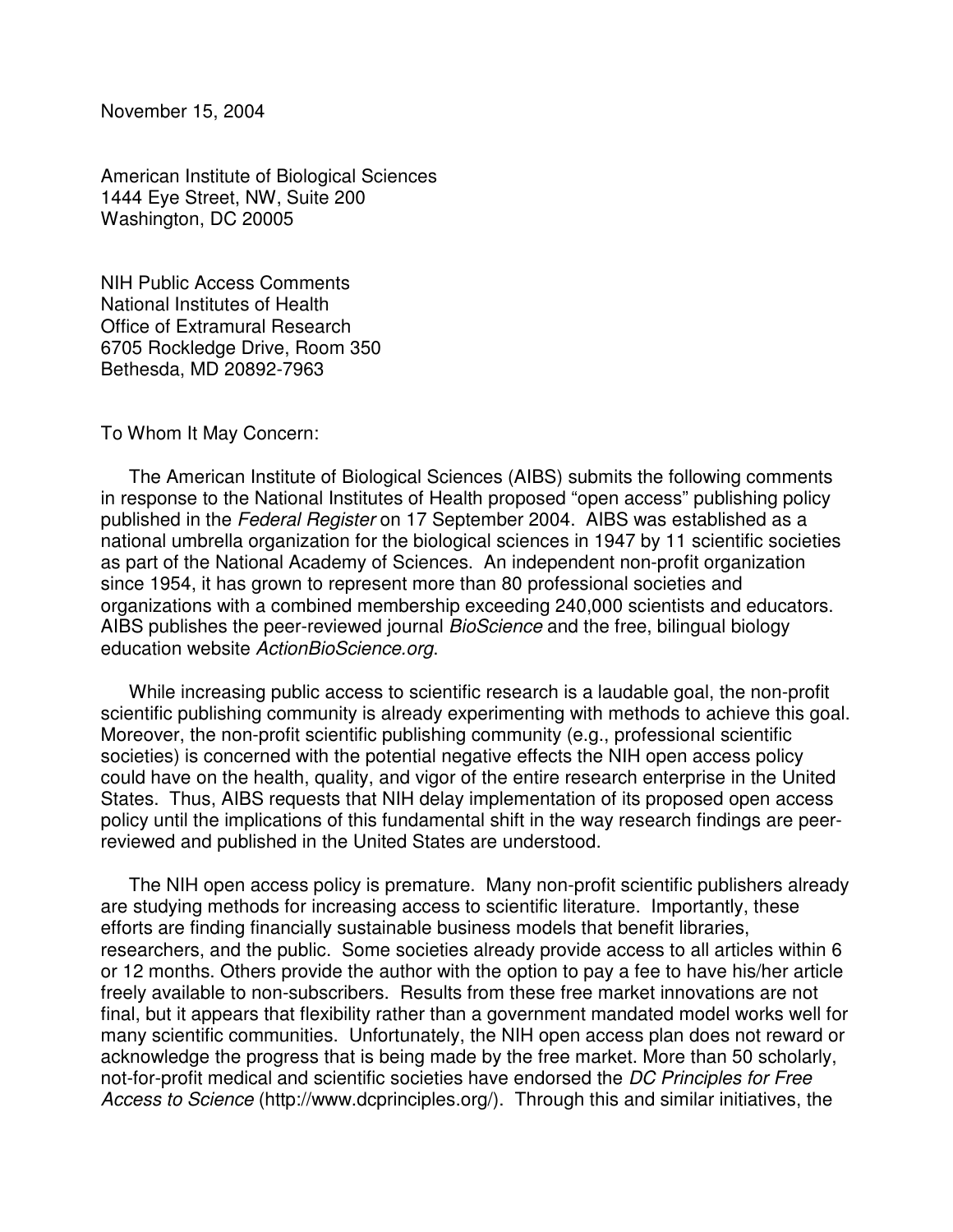marketplace is developing new and sustainable business models. These efforts should be encouraged, not stifled by a one-size-fits-all mandate from NIH.

If implemented, it is likely that the NIH open access model will force publishers to assess page charges, or similar fees, on authors to submit and publish a paper. Again, this model raises serious questions, particularly for young investigators (e.g., undergraduate and graduate students, post-doctoral fellows, faculty at teaching institutions, and foreign researchers). Not all of these individuals will have adequate funding to pay potentially significant page charges to submit their research for publication. Some estimates suggest that page charges could range from \$2000 to \$7500 an article. These costs, which cover peer-review, copy-editing, layout, and other editorial services, must be covered from some funding source. Thus, one must ask how a journal publisher could afford to publish an article from a foreign scientist that lacks the resources to pay such high page charges. Additionally, this new funding model could impact the quality of the scientific research published in a journal funded through page charges. If journal editors must assure they publish enough articles from researchers with the capacity to pay high page charges, the science community has no assurance that the research they are reading is indeed of high quality, and not questionable or incomplete findings of a wellfunded researcher.

Finally, science is increasingly inter- or multi-disciplinary in nature, as evidenced by recent NIH partnerships and meetings with science programs supported by the Department of Energy and the National Science Foundation. Thus, an NIH open access policy affects scientific interests and entities beyond the scope of NIH; a concern that many in the science and scientific publishing community feel NIH has not fully considered. The NIH open access policy requests that all NIH grantees, contractors, or personnel provide the agency with an electronic copy of peer-reviewed and copy-edited manuscripts that have been accepted for publication, or the published version of a paper produced with "any" amount of support from NIH. Some in the science community think that this policy could depress interdisciplinary research or, alternatively, force NIH policies and procedures on publishers of non-medical journals. For instance, assume that a microbiologist is funded by NIH to conduct medically-relevant microbiological research. A marine science colleague is funded by NOAA or NSF. The marine scientist observes what he/she believes to be a new microbe while conducting research in an intertidal zone. The marine biologist speaks to their NIH-funded colleague who agrees to assist with the identification of the new microbe. The results are presented in a paper that neither scientist had planned to submit and thus has not reserved adequate grant funds to cover page charges. According to the proposed NIH policy, even if the NIH funded microbiologist were the fifth author on the paper and the article is submitted to a marine biology journal the article would be deposited with the NIH and made freely available to anyone six months after publication. Thus, the NIH plan would impact research outside of NIH jurisdiction. If this is the desired goal, a more thorough and open consideration of this matter, including appropriate Congressional hearings should be conducted. If this is not the goal, the policy should be clarified such that NIH does not regulate research primarily supported by other federal and/or non-federal agencies.